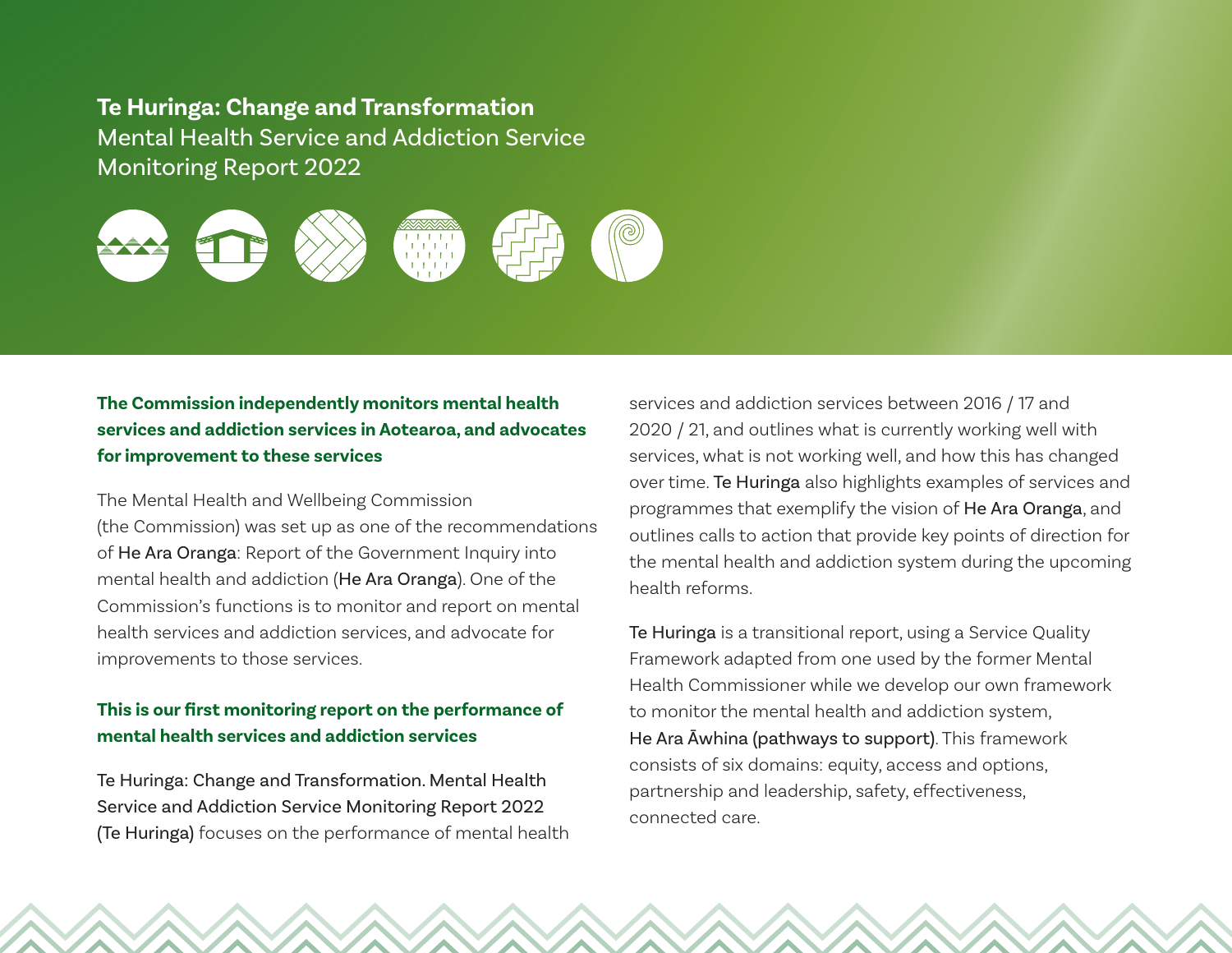

## **The transformation of the mental health and addiction system must remain a priority for Government**

He Ara Oranga envisioned a holistic mental health and addiction system, focused on what everyone needs to achieve good mental wellbeing. It imagined that people who are experiencing mental distress or addiction will have the resilience, tools, and support they need, and a greater choice of supports.

The Government has made a promising start to addressing the recommendations made in He Ara Oranga, with the crossagency \$1.9 billion package for mental wellbeing in the 2019 Wellbeing Budget. We commend this investment, particularly the addition of much needed primary and community services, but more is needed to address the pressure on

specialist services. We have seen little change in wait times, with continued concerning wait times for young people. Specialist services continue to feel pressured in meeting the volume of need and in recruiting and retaining the workforce required for current models of care.

Transformation is a complex process of change that includes strong and committed leadership at the highest level. The will for improvement and good intent is not enough – transformation requires strong leadership and a wellmanaged plan to execute change. There is an opportunity for the health reforms, and the newly established Health NZ and the Māori Health Authority, to enhance the focus on mental health and wellbeing, and embed strong leadership in their operating models.